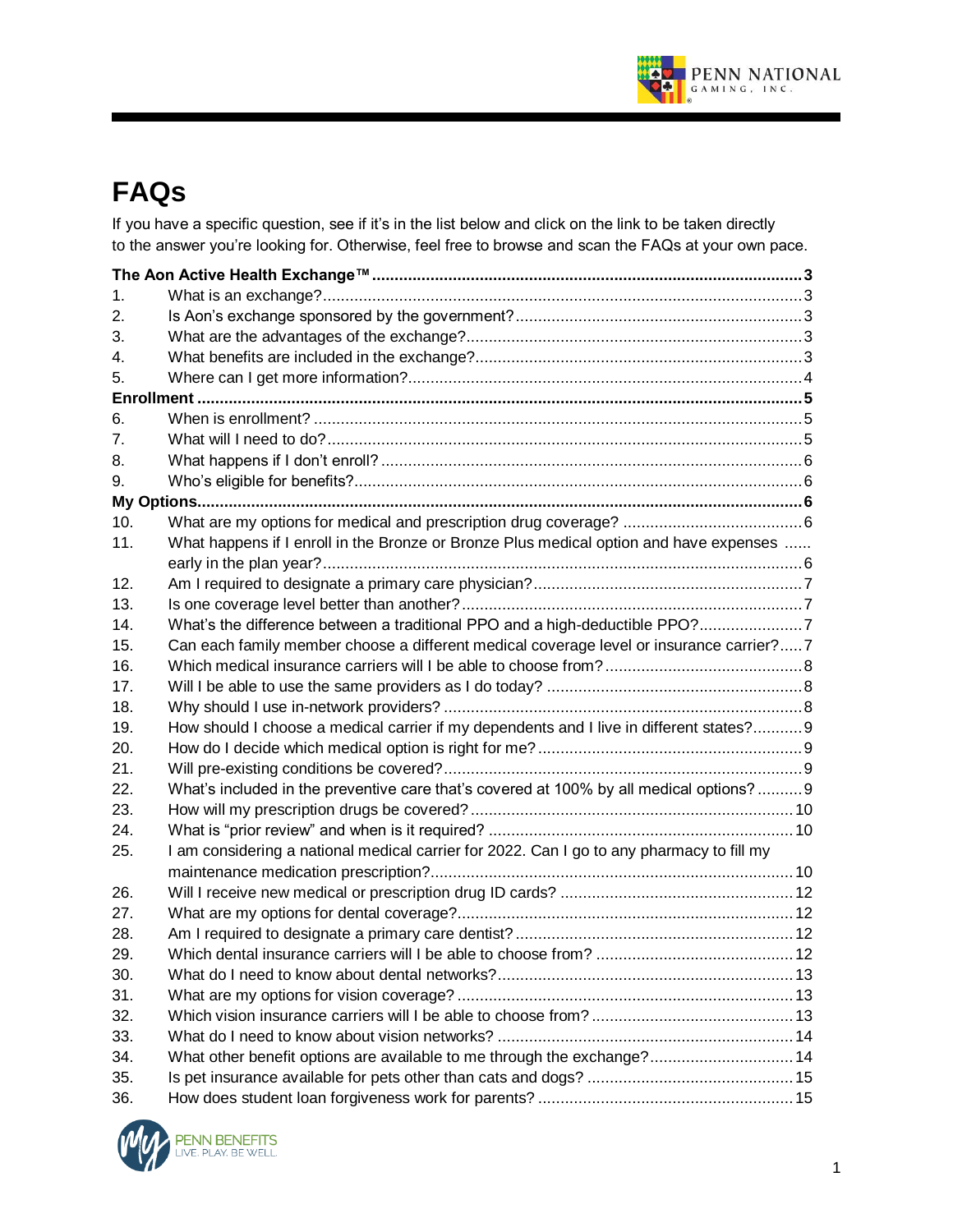

| 37. |                                                                                 |  |
|-----|---------------------------------------------------------------------------------|--|
| 38. |                                                                                 |  |
| 39. | What if I have questions about the Student Loan Refinancing benefits? 15        |  |
|     |                                                                                 |  |
| 40. |                                                                                 |  |
| 41. |                                                                                 |  |
| 42. |                                                                                 |  |
| 43. |                                                                                 |  |
| 44. |                                                                                 |  |
| 45. |                                                                                 |  |
| 46. |                                                                                 |  |
| 47. |                                                                                 |  |
| 48. |                                                                                 |  |
| 49. | How is an HSA different from a Health Care Flexible Spending Account (FSA)? 19  |  |
| 50. | Can I enroll in both an HSA and one of the available Health Care FSAs?  19      |  |
| 51. | Can I contribute to an HSA if I am covered under my spouse's Health Care FSA?20 |  |
| 52. |                                                                                 |  |
|     |                                                                                 |  |
| 53. | Will the exchange be managing my life insurance and disability benefits? 20     |  |

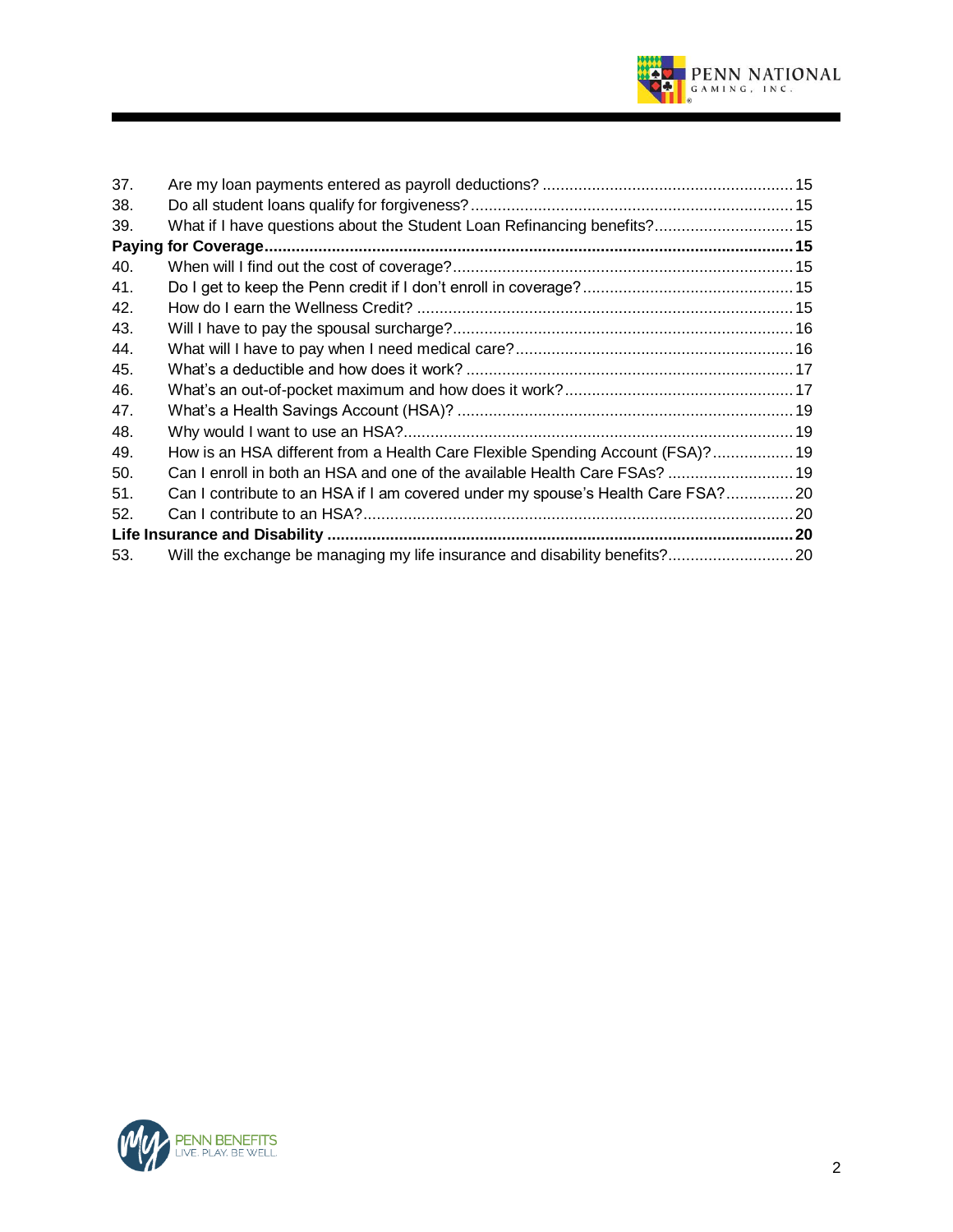

# **The Aon Active Health Exchange™**

# **1. What is an exchange?**

An exchange is an online insurance marketplace where buyers like you can shop for coverage from multiple medical, dental and vision insurance carriers who are competing for your business. An exchange merges the best of both worlds: group rates with more individual choice and price competitiveness that comes from free market competition.

The Aon Active Health Exchange is America's first national, large-employer, multi-insurance carrier exchange. Its website is easy to navigate and, just like other online stores, you'll be able to see all your options and sort by the features that are most important to you. By the time you complete your enrollment, you should feel confident that you've selected the right coverage options for your circumstances and budget.

# **2. Is Aon's exchange sponsored by the government?**

No. The Aon Active Health Exchange is a private exchange. It is unrelated to the government-run state and federal health insurance exchanges, or marketplaces. It does, however, provide benefits consistent with the law and guarantees coverage for those eligible, regardless of pre-existing conditions.

# **3. What are the advantages of the exchange?**

The medical and prescription drug, dental and vision benefits available through the exchange offer you:

- Lots of choices. Traditionally, you got to choose from the health plan options offered by the company. Through the exchange, you're able to choose from several coverage levels, a variety of insurance carriers and a range of costs.
- **Competitive pricing.** The insurance carriers are competing for your business, so it's in their best interest to offer their best prices. Plus, Penn National Gaming, Inc. will provide a credit to use toward the cost of medical and dental coverage.
- You also have help when you need it. There are great tools and resources to help you every step of the way. See question #5 for details about tools and resources.

#### **4. What benefits are included in the exchange?**

You can enroll in medical, dental and vision coverage through the exchange. In addition, you can enroll in voluntary benefits through the exchange, including accident injury insurance, critical illness insurance, hospital indemnity insurance, group legal coverage, pet insurance and identity theft protection.

Outside of the exchange, available through Penn, you can enroll in voluntary life insurance for yourself, your spouse and your children, optional short-term disability and long-term disability benefits. In addition, you can enroll in tax-advantaged accounts to pay for eligible health and dependent care expenses, including the Health Savings Account, two types of Health Care Flexible Spending Accounts and the Dependent Care Flexible Spending Account.

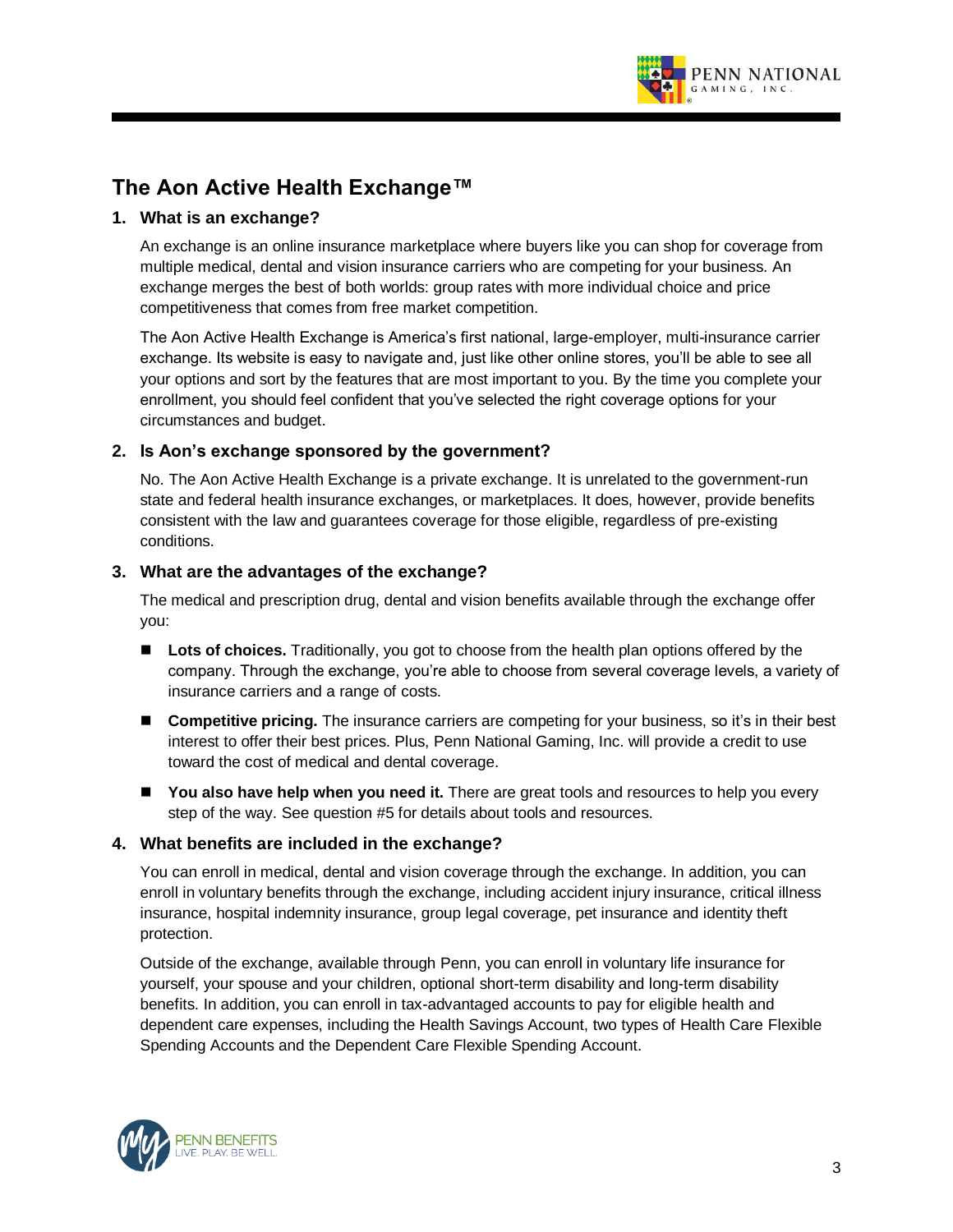

# **5. Where can I get more information?**

There are lots of resources available to help before, during and after enrollment.

|                                                                                                 | Before you enroll                                                                                                                                                                                                                                  | When you enroll                                                                                                                                                                                                                                                                                                                                                                                                                                                                                                                                                                                                                            | After you enroll                                                                                                                                                                                                                                                                                                                                                                         |
|-------------------------------------------------------------------------------------------------|----------------------------------------------------------------------------------------------------------------------------------------------------------------------------------------------------------------------------------------------------|--------------------------------------------------------------------------------------------------------------------------------------------------------------------------------------------------------------------------------------------------------------------------------------------------------------------------------------------------------------------------------------------------------------------------------------------------------------------------------------------------------------------------------------------------------------------------------------------------------------------------------------------|------------------------------------------------------------------------------------------------------------------------------------------------------------------------------------------------------------------------------------------------------------------------------------------------------------------------------------------------------------------------------------------|
| <b>Make It Yours</b><br>website<br>(available on<br>September 27)                               | pngaming.makeityoursource.com<br>Learn how the exchange works and what coverage<br>options you may have—and get tips for choosing the<br>right coverage for you. You can also watch videos and<br>access the insurance carrier preview sites here. |                                                                                                                                                                                                                                                                                                                                                                                                                                                                                                                                                                                                                                            | Visit year-round for practical tips<br>that help you to get the most out<br>of your benefits. Get "The Inside<br>Scoop" on how to work the<br>health care system, be a savvy<br>shopper and even save some<br>money.                                                                                                                                                                     |
| <b>Your Carrier</b><br><b>Connection</b><br>(available through<br>the Make It Yours<br>website) | Carrier preview sites: Get up to speed on provider<br>resources.<br>And you can contact insurance carriers directly with<br>specific questions.                                                                                                    | networks, prescription drug information and other carrier                                                                                                                                                                                                                                                                                                                                                                                                                                                                                                                                                                                  | Once you're a member: Take<br>advantage of all the tools,<br>resources and information<br>offered through your insurance<br>carrier. For questions about your<br>coverage, always start with your<br>carrier. They know their plans<br>best and have the final authority<br>on all claims, billing disputes, etc.<br>(contact information is available<br>on the Make It Yours website). |
| The enrollment<br>website                                                                       | Access your current,<br>personalized coverage<br>details and manage your<br>benefits.                                                                                                                                                              | Log on to the enrollment<br>website at<br>mypngamingbenefits.net,<br>where you can compare<br>your options, get helpful<br>decision support and enroll.<br>You'll also see the credit<br>amount from Penn and<br>prices by option.<br>If you still have questions,<br>you can reach a customer<br>service representative by<br>calling the Penn Benefits<br>Center at 1-866-238-9995,<br>from 9:00 a.m. to 6:00 p.m.<br>ET, Monday through Friday.<br>If you don't connect with a<br>representative right away,<br>you will be given the option<br>to save your place in line<br>and be called back once a<br>representative is available. | <b>Once coverage begins: Access</b><br>your personalized coverage<br>details and manage your benefits<br>throughout the year.<br>If you need help with more<br>complex issues, call<br>1-866-300-6530 and ask to be<br>connected to a Health Pro.<br>Health Pros can explain how<br>benefits work and help resolve<br>issues.                                                            |

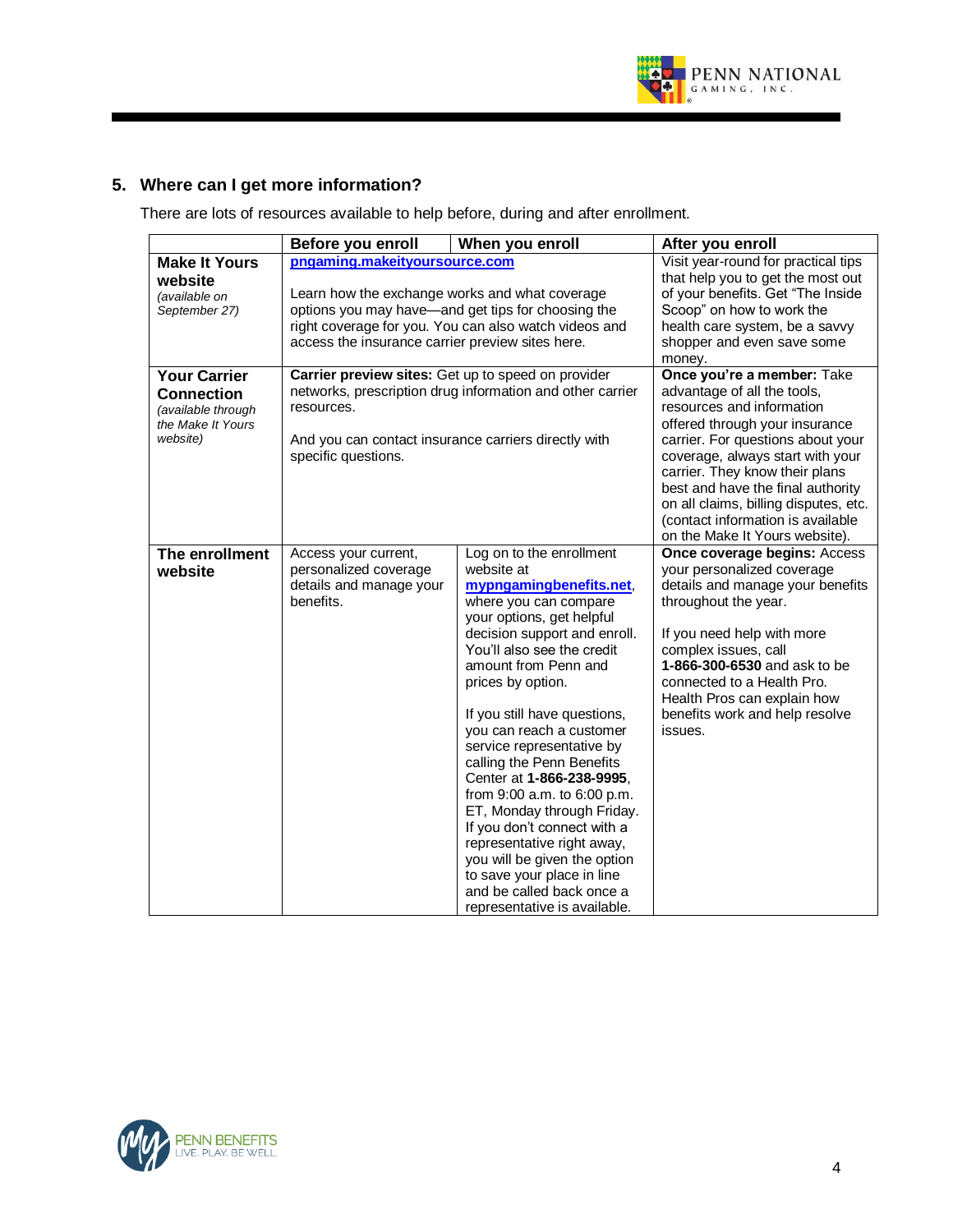

# **Enrollment**

# **6. When is enrollment?**

The enrollment period for your 2022 benefits will take place from October 11 through October 22, 2021.

# **7. What will I need to do?**

Between October 11 and October 22, 2021, you must take action to have the coverage you need in 2022, including:

- Medical and prescription drug coverage
- Dental coverage
- Vision coverage
- Health Savings Account (HSA) contributions to start the year, if eligible
- Flexible Spending Account (FSA) participation
	- o Health Care FSA (HCFSA)
	- o Limited Use Health Care FSA (LUFSA)
	- o Dependent Care FSA (DCFSA)
- Critical illness, hospital indemnity accident injury
- Identity theft protection
- Pet insurance (enrollment available year-round as of January 1)
- Student Loan Refinancing (access available year-round as of January 1)
- Group legal coverage
- Optional life, spouse life, dependent life and disability coverage

To enroll, log on to the enrollment website at **mypngamingbenefits.net** during the enrollment period. Over the course of the enrollment process, you'll need to:

- Enroll the eligible dependents you want to cover in 2022. Remember that if you are adding any new dependents to your coverage, you will have to prove their eligible dependent status (more information regarding the Dependent Verification process can be found on the enrollment site at **mypngamingbenefits.net** or in the Benefits Enrollment Guide).
- Choose the insurance carriers and coverage levels you want for your medical, dental and vision benefits.

Existing life, disability, critical illness, hospital indemnity, accident injury, group legal and identity theft protection elections will carry over into 2022 unless you make a change during Open Enrollment.

You can get information about enrollment on the Make It Yours website at **pngaming.makeityoursource.com**.

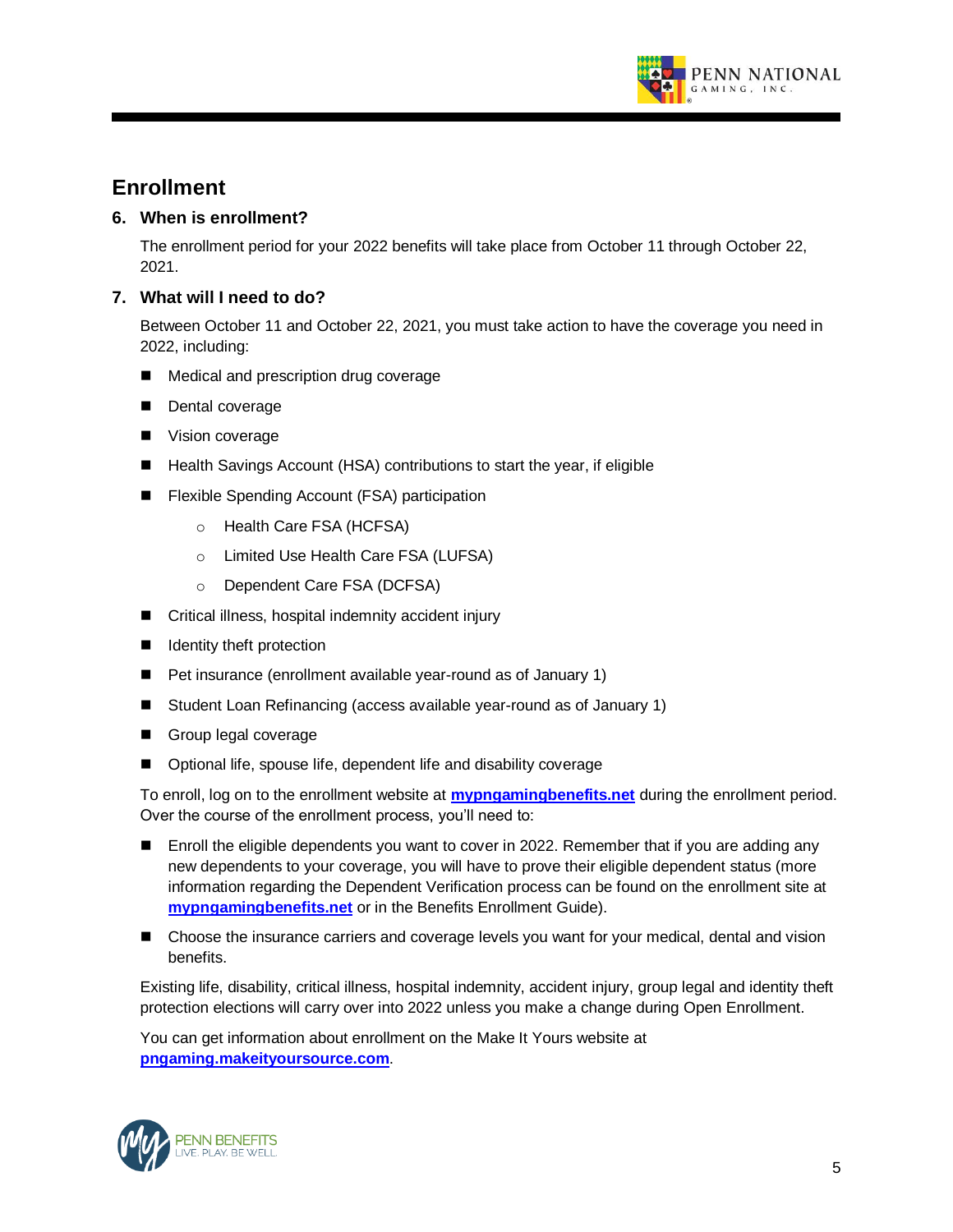

# **8. What happens if I don't enroll?**

**You must review your options.** If you don't review your enrollment selections, you may not have the coverage you need for the correct dependents (if any) through Penn next year.

Keep in mind:

- If you don't elect medical coverage, you won't have prescription drug coverage.
- If you don't attest to your tobacco-use status, you will not receive the Wellness Credit that may reduce your medical premiums by up to \$100.
- You must make an active election every plan year if you want to contribute to a Health Savings Account (HSA) (if eligible) and/or Health Care or Dependent Care Flexible Spending Account.

#### **9. Who's eligible for benefits?**

Full-time Team Members are eligible for Penn's benefits. Full time means that you are regularly scheduled to work 30 hours or more per week.

Eligible dependents include:

- Your eligible spouse;
- Your eligible children under age 26 (eligible children must be unmarried to enroll in dental coverage); and
- Your eligible children of any age who became handicapped or totally disabled before age 26.

Dependent Child Life Insurance is only available for children under age 19, or 26 if a full-time student. It is your responsibility to drop this coverage if you no longer have a dependent that meets the eligibility requirements.

# **My Options**

#### **10. What are my options for medical and prescription drug coverage?**

You have several coverage levels to choose from, including Bronze, Bronze Plus, Silver, Gold and Platinum. Each coverage level is available from multiple insurance carriers at different costs. When you enroll, you'll be able to compare benefits and features across your medical options.

# **11. What happens if I enroll in the Bronze or Bronze Plus medical option and have expenses early in the plan year?**

If you enroll in a high-deductible medical option, you should be prepared to pay the full cost of your medical and prescription drug expenses up to your medical plan's deductible amount—in case you have significant medical expenses shortly after the plan year begins. Even if you start contributing to your HSA right away, your HSA may not yet have enough money to cover costly services early in the plan year. One option is to pay for those early qualified expenses out of your own pocket and then, when your HSA balance has enough funds in it to cover the expense, reimburse yourself from your HSA. This is a good reason to make sure you're saving enough in your HSA. You may also be able to negotiate with the service provider to set up a payment schedule that will allow you to pay for services over time as the money becomes available in your HSA.

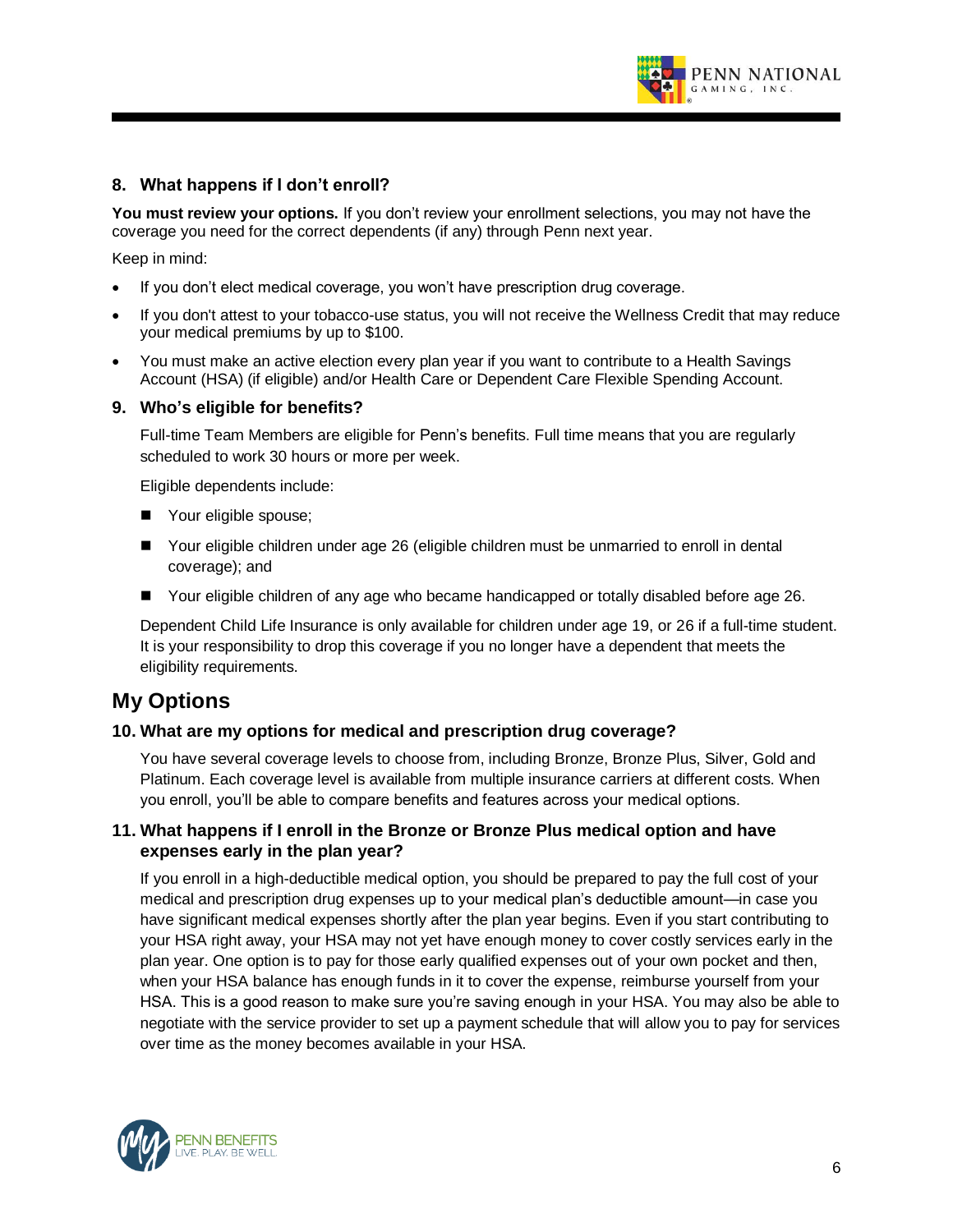

# **12. Am I required to designate a primary care physician?**

You must designate a primary care physician to coordinate your medical care if you:

- Choose Kaiser Permanente as your insurance carrier;
- Live in Northern California and choose Health Net as your insurance carrier; or
- Live in Southern California and choose Health Net as your insurance carrier and Gold as your coverage level.

#### **13. Is one coverage level better than another?**

No. Don't let the names of the coverage levels fool you—one option isn't better than another. They're designed to give you choice so that you can find the option that makes the most sense for your situation. Remember to take your total costs into consideration, which includes what you pay out of your paycheck (before-tax premiums) *and* what you pay out of your own pocket (deductibles, coinsurance, copays) when you get medical care and use prescription drug coverage.

For example, the Gold and Platinum coverage levels will cost you more each paycheck, but less when you receive care. These coverage levels have copays for some services and lower deductibles compared to the Bronze, Bronze Plus and Silver coverage levels.

The Bronze, Bronze Plus and Silver coverage levels come with lower paycheck costs (before-tax premiums) and higher deductibles. If you don't need a lot of medical care, you'll spend less overall because you're not paying premiums for coverage you don't need. These plans may also cost you less overall if you need enough care that you will meet your deductible and perhaps your out-ofpocket maximum by the end of the plan year.

#### **14. What's the difference between a traditional PPO and a high-deductible PPO?**

A Preferred Provider Organization, or PPO, is a type of medical option that uses a network of preferred physicians, hospitals and other health care providers that have agreed to provide care at negotiated prices. You can also go to out-of-network providers, but you'll pay more.

When you enroll in a traditional PPO, like the Gold option, you have to meet a deductible before the insurance carrier starts paying a percentage of the costs. For example, the Gold option deductible is \$800 for Team Member only coverage and \$1,600 for family coverage. In exchange for a lower deductible, you will pay more each paycheck.

A high-deductible PPO operates the same, but as the name suggests, you have a higher deductible before your medical and prescription drug coverage kicks in. To balance the cost of the high deductible, you will pay less each paycheck. Once you meet your deductible, you get the protection of a traditional PPO and pay a percentage of your ongoing expenses, up to the out-of-pocket maximum. See question #41 for more details about the deductible.

# **15. Can each family member choose a different medical coverage level or insurance carrier?**

No. All family members must be enrolled in the same coverage level with the same insurance carrier.

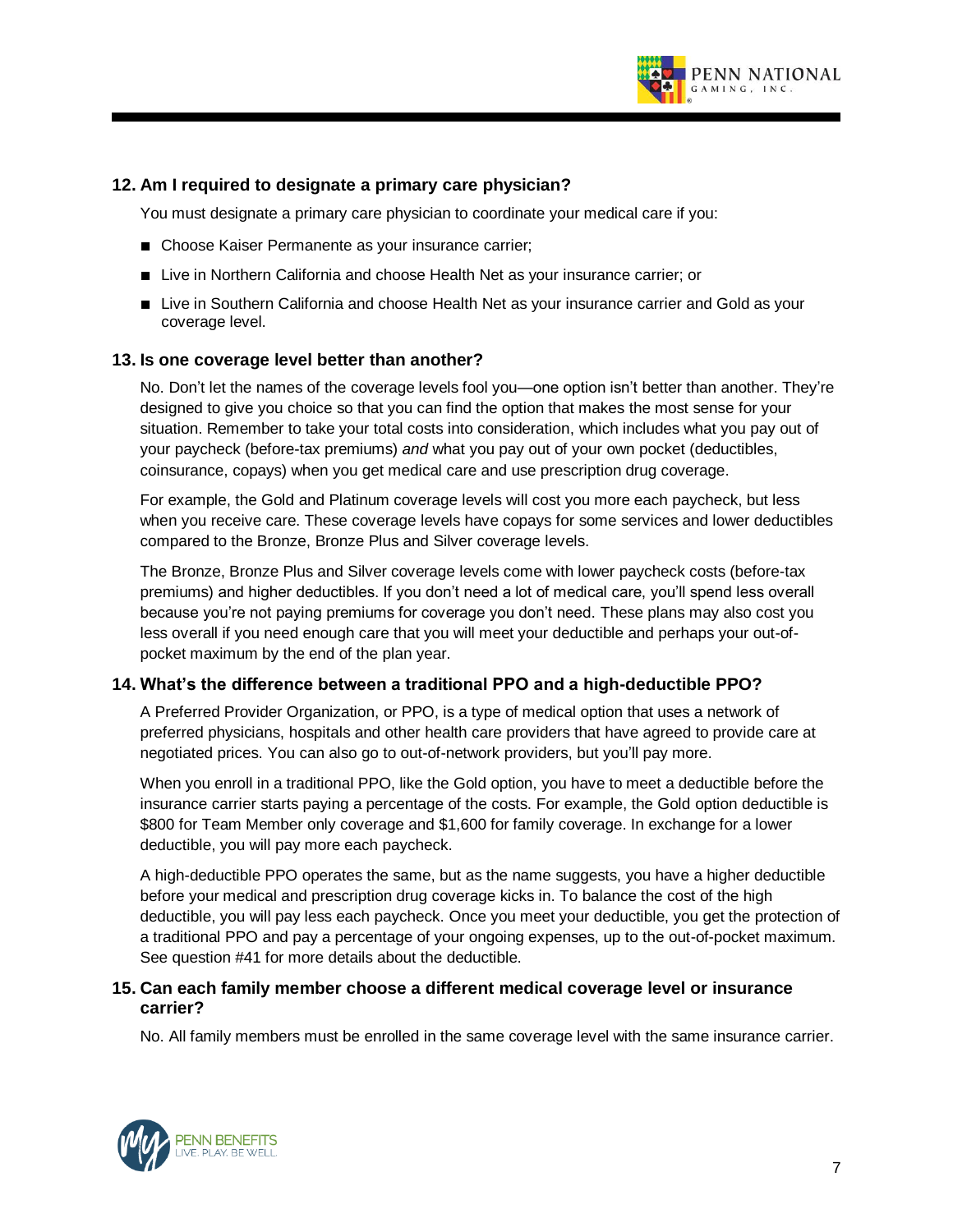

#### **16. Which medical insurance carriers will I be able to choose from?**

Most of the largest insurance carriers are participating in the exchange. Keep in mind that carriers may vary by region. If your insurance carrier's name includes a state, this refers to the location the carrier operates from. In general, it isn't a reference to the network—many offer coverage nationally.

Your specific options are based on where you live. You'll be able to see the options available to you when you enroll.

Before you're a member, you can visit specially designed carrier sites to get a "preview" of their services, networks and more. You should check out the carrier preview sites to get a closer look at the carriers you're considering. You can get to the carrier preview sites through the Make It Yours website at **pngaming.makeityoursource.com**. Once you enroll and become a member of a carrier, you'll be able to register and log on to the carrier's main website for personalized information.

During enrollment (and throughout the year), you can see how other people have rated the insurance carriers on a variety of measures, such as customer service, network of providers and online experience. These consumer ratings and comments can help you with your choices. They're available through the enrollment website at **mypngamingbenefits.net**.

#### **17. Will I be able to use the same providers as I do today?**

It depends. Each insurance carrier has its own network of preferred providers (e.g., doctors, specialists, hospitals). If you want to keep seeing your current doctors, select an insurance carrier that includes your preferred providers in its network. If you are comfortable changing doctors, select an insurance carrier whose network includes providers critical to your care.

Even if you can keep your current insurance carrier through the exchange, the provider network could be different and can change, so **always** check the provider directories before making a decision.

Do not rely on your provider's office to know the carriers' network(s). To see whether your doctor is in network:

- Check out the insurance carrier preview sites at **pngaming.makeityoursource.com**, or
- When you enroll, check the networks of each insurance carrier you're considering on the enrollment website. For the best results:
	- o Search for your provider by name—not medical practice.
	- $\circ$  Check only the office location(s) you are willing to visit.
	- o When searching for a facility, use the complete facility name and confirm whether the specialty of the facility is covered in-network.

**Important!** If you have any uncertainty (for instance, covering an out-of-area spouse or child) or you need the network name, you need to call the insurance carrier.

#### **18. Why should I use in-network providers?**

Seeing out-of-network providers typically costs substantially more than seeing in-network providers. For example, there is a higher deductible and higher coinsurance on out-of-network care. You'll also have to pay the entire amount of the out-of-network provider's charge that exceeds the maximum

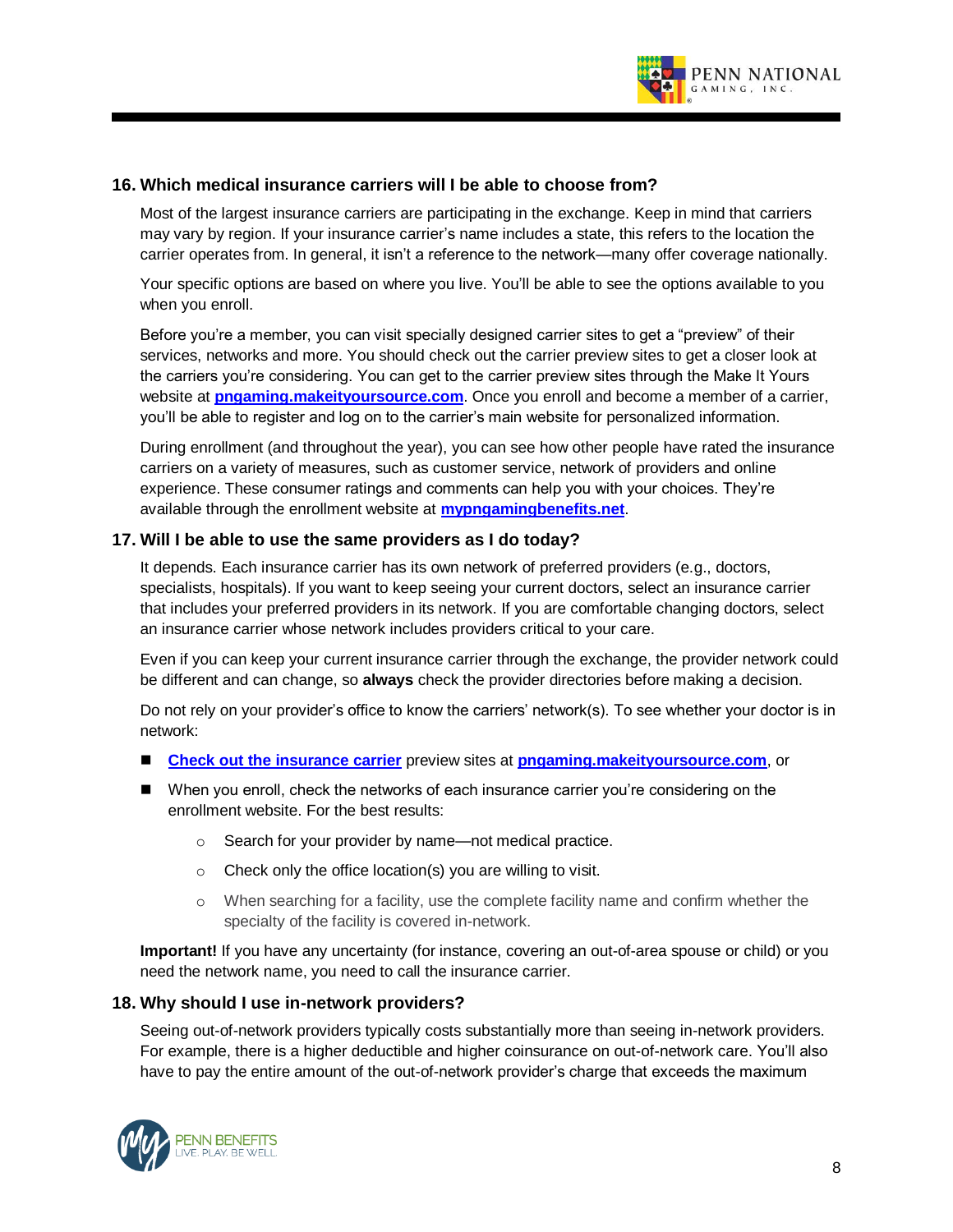

allowed amount, even after you've reached your annual out-of-network out-of-pocket maximum. Certain Platinum options won't cover out-of-network services at all.

# **19. How should I choose a medical carrier if my dependents and I live in different states?**

Because you and your dependents must enroll in the same option, you may want to consider one of the national insurance carriers that offer national provider networks so that your dependents have access to in-network providers in most locations. Regional insurance carriers *may* offer in-network coverage outside of their regional service area through partnerships with other carriers. You can contact the insurance carrier for details.

Do not rely on your provider's office to know the carriers' network(s). You need to call the insurance carrier to confirm whether an out-of-area provider participates in a carrier's network.

If your insurance carrier's name includes a state, this refers to the location the carrier operates from. In general, it isn't a reference to the network—many offer coverage nationally.

# **20. How do I decide which medical option is right for me?**

You'll have access to a number of resources to help you make smart decisions. You should start by visiting the Make It Yours website at **pngaming.makeityoursource.com** on or after October 1 to access videos, details about your options, comparison charts and more.

Then, when you enroll between October 11 and October 22, you'll be able to see the credit amount from Penn and your price options on the enrollment website at **mypngamingbenefits.net**. You can also access tools that give you a personalized suggestion, help compare the details of your options, let you see insurance carrier ratings and more.

If you still have questions, you can reach a customer service representative by calling Penn Benefits Center at **1-866-238-9995**, from 9:00 a.m. to 6:00 p.m. ET, Monday through Friday. If you don't connect with a representative right away, you will be given the option to save your place in line and be called back once a representative is available. Additionally, you can call the **insurance carriers** with specific questions about the options they offer.

#### **21. Will pre-existing conditions be covered?**

Yes. When you and your eligible dependent(s) (if any) enroll in medical coverage through the exchange, coverage is guaranteed, regardless of pre-existing conditions.

#### **22. What's included in the preventive care that's covered at 100% by all medical options?**

Recommendations from the U.S. Preventive Services Task Force are used to determine which services are considered preventive services. In general, the following outpatient preventive care services are 100% paid by the insurance carrier when you see an in-network provider, without needing to meet the deductible. Limitations vary by carrier, so check with your insurance carrier if you have any questions.

Examples of preventive care that could be covered at 100% include:

- Annual physical exam
- Pediatric exam
- Well-woman exam (includes Pap test)
- Digital rectal exam
- High blood pressure screening (adult)
- Depression screening (adolescent)

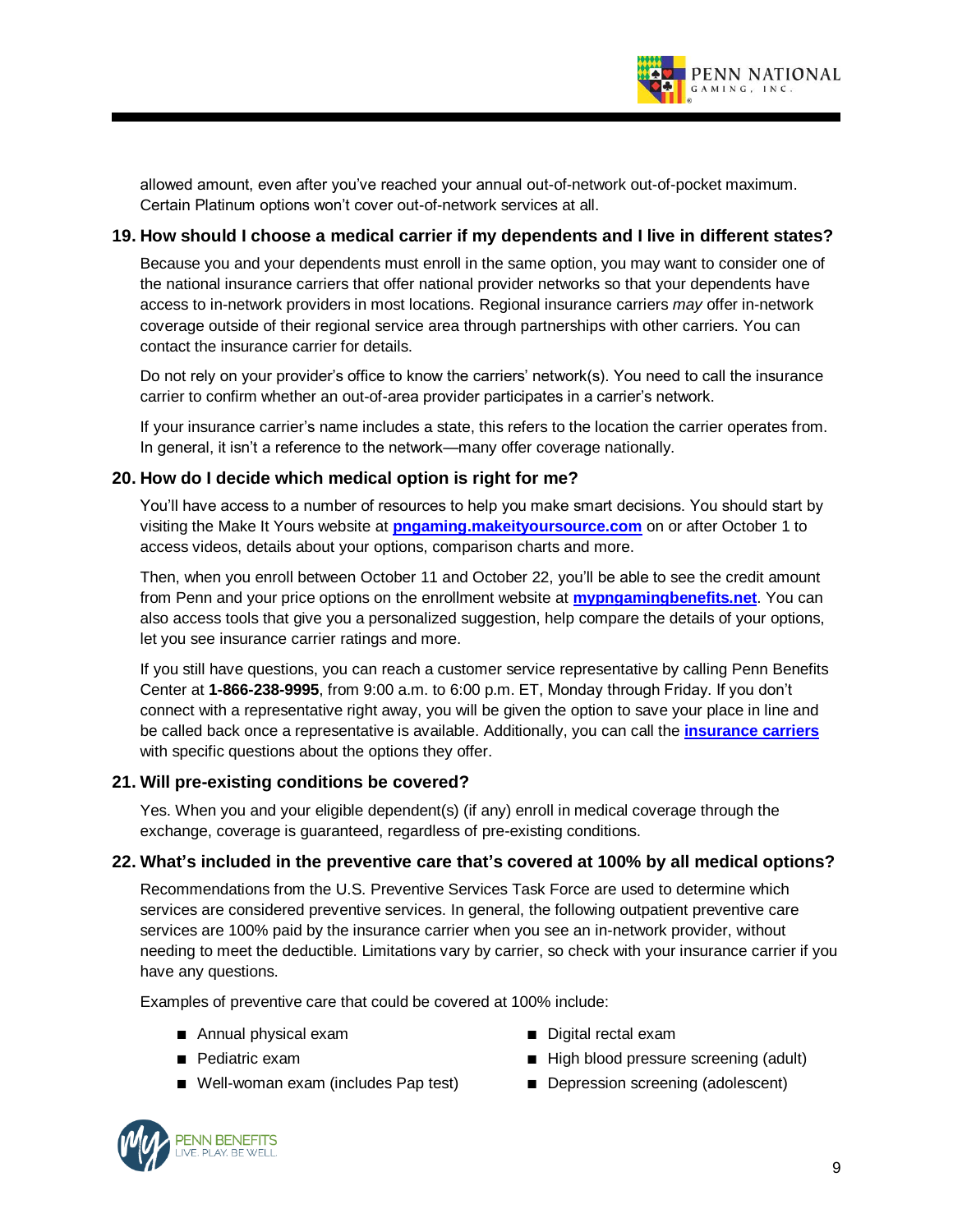

- Mammogram
- Bone density screening
- Cancer screenings
- Cardiovascular screenings
- Colorectal screening
- Prostate screening
- Depression screening (adult)
- Diabetes screening
- Immunizations (child)
- Immunizations (adult)
- Influenza, shingles and pneumonia vaccinations (adult)

# **23. How will my prescription drugs be covered?**

Your prescription drug coverage will be provided through your medical insurance carrier's pharmacy benefit manager—which could be a separate prescription drug company. Team Members who enroll under Aetna, Cigna, Highmark or UnitedHealthcare will have pharmacy benefits managed by CVS Caremark. Each pharmacy benefit manager has its own rules about how prescription drugs are covered. That's why you need to do your homework to determine how your medications will be covered before choosing an insurance carrier.

**If you or a covered family member regularly takes medication, it is strongly recommended that you call CVS Caremark (if you're considering coverage under Aetna, Cigna, Highmark and UnitedHealthcare) or the medical insurance carrier (for other carriers) before you enroll** to better understand how your particular prescription drug(s) will be covered. Do not assume that your generic or brand name medication will be covered the same way by each carrier each year. Visit the Make It Yours website beginning October 1, for a **list of questions** to ask.

# **24. What is "prior review" and when is it required?**

Before getting certain types of care, you or your doctor may be required to run it by your insurance carrier first. Getting "prior review" (also referred to as prior authorization or precertification) allows the carrier to make sure you're eligible for the services, ensure you're getting care that makes sense for your condition and confirm how the bill is going to be paid.

Where you get care determines who completes the process:

- When you stay in network, your doctor usually completes the process on your behalf when it's required. But you should always confirm with your doctor to be sure he or she is handling it.
- If you go out of network, you are usually responsible for completing the process. You may have to work with your doctor or directly with your insurance carrier to fill out paperwork and receive the appropriate approval before getting care.

When prior review is required and you don't get preapproval, you could get stuck paying most or **all** of the bill or a penalty. For that reason, it's always in your best interest to ask your doctor whether you need to do anything in advance and confirm that services you need will be covered by your insurance carrier.

# **25. I am considering a national medical carrier for 2022. Can I go to any pharmacy to fill my maintenance medication prescription?**

With limited exceptions, CVS Caremark will cover maintenance medications only if you have 90-day supplies filled through mail order or at a CVS pharmacy. To set up mail order with a new medical

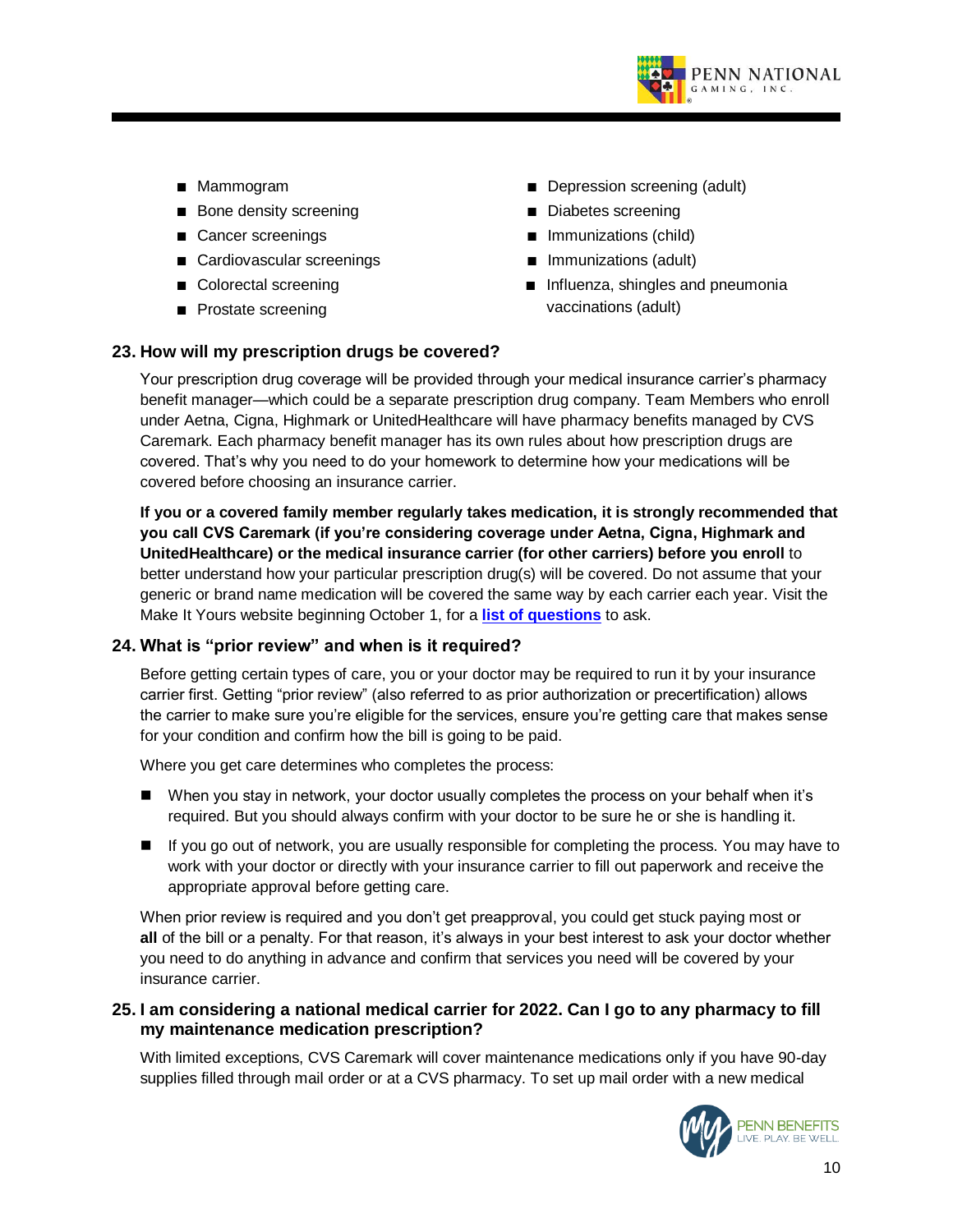

insurance carrier, you'll likely need a new 90-day prescription from your doctor. And, because mail order can take a few weeks to establish, it's a good idea to ask your doctor for a 30-day prescription to fill at a retail pharmacy in the meantime. Prescriptions that are not classified as maintenance medications can be filled at any retail pharmacy.

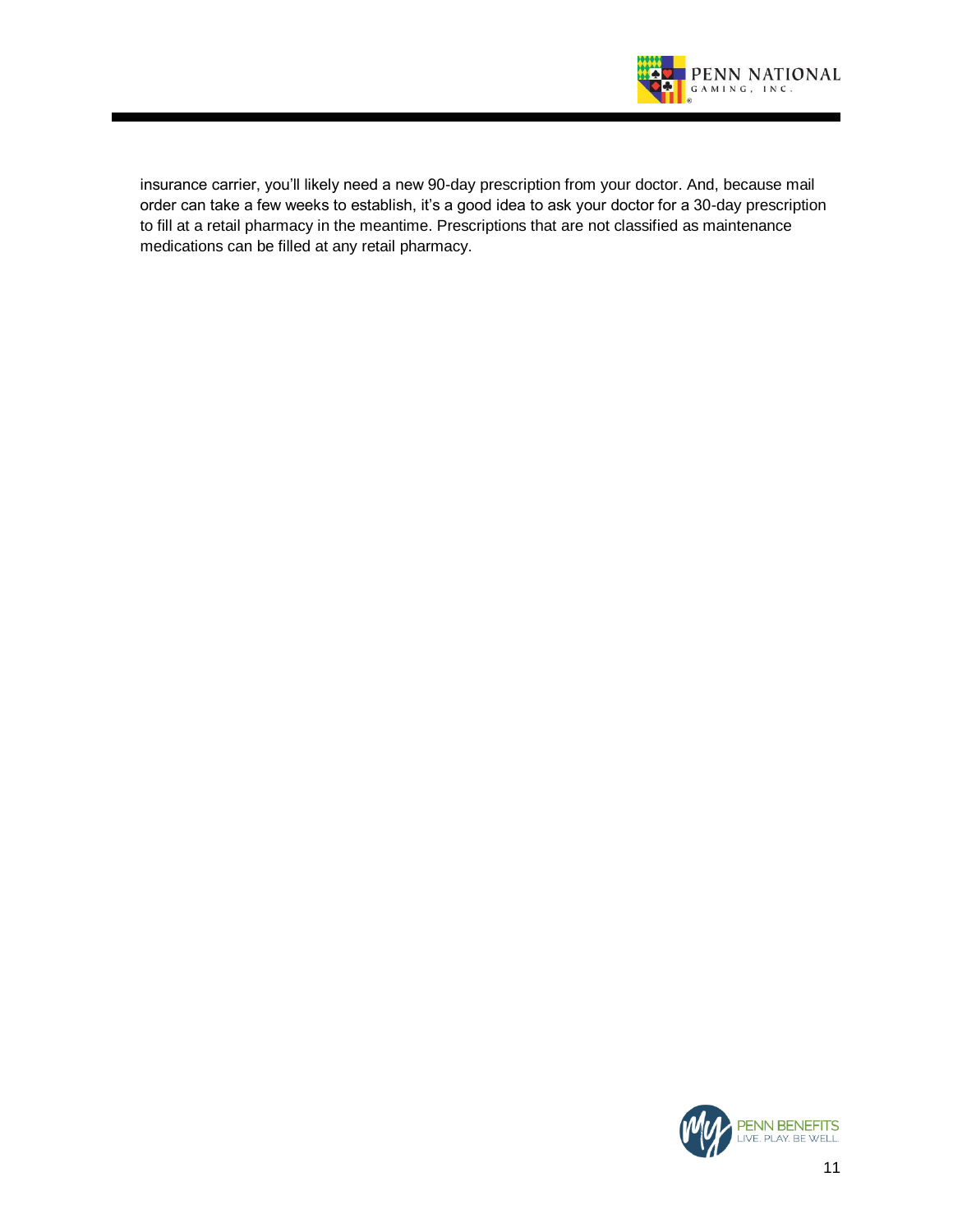

# **26. Will I receive new medical or prescription drug ID cards?**

If you keep your current medical coverage and insurance carrier for 2022, you can continue to use your current ID card(s) unless you are mailed a replacement(s).

If you enroll with Aetna, Cigna, Highmark Blue Shield or UnitedHealthcare for the first time, you'll receive separate medical and prescription drug ID cards before January 1. If you enroll for the first time with a different carrier, you'll receive one ID card for both medical and prescription drug coverage.

# **27. What are my options for dental coverage?**

You have several coverage levels to choose from, including:

- **Bronze:** A PPO option that covers in- and out-of-network care (you'll receive a discounted rate with in-network providers), but does not cover major services or orthodontic expenses
- Silver: A buy-up to the Bronze PPO option that covers in- and out-of-network care (you'll receive a discounted rate with in-network providers), including coverage for major services and, for children up to age 19, orthodontic expenses
- **Gold:** An enhanced PPO option that covers in- and out-of-network care (you'll receive a discounted rate with in-network providers), including coverage for major services and orthodontic expenses for children and adults
- **Platinum:** A copay driven DHMO option that covers *in-network care* only, including coverage for major and orthodontic expenses for children and adults. This plan is not available in all areas and has a very narrow network of in-network providers

Each coverage level is available from different insurance carriers at different costs. When you enroll, you'll be able to compare benefits and features across your dental options.

#### **28. Am I required to designate a primary care dentist?**

If you are considering a Bronze, Silver or Gold option, you will not need to designate a primary care dentist. Keep in mind that you'll receive the highest benefit by seeing a dentist who participates in your carrier's network.

If you are considering a Platinum dental option:

- It may cost less than some of the other options, but you **must** get care from a dentist who participates in the insurance carrier's DHMO network. The network could be considerably smaller, so be sure to check the availability of local in-network dentists before you enroll.
- The Platinum dental option does **not** provide out-of-network benefits. So if you don't use a network dentist, you'll pay for the full cost of services.

#### **29. Which dental insurance carriers will I be able to choose from?**

You'll be able to choose from Aetna, Cigna, Delta Dental, MetLife and UnitedHealthcare.

Before you're a member, you can visit specially designed carrier sites to get a "preview" of their services, networks and more. You should check out the carrier preview sites to get a closer look at the carriers you're considering. You can get to the carrier preview sites through the Make It Yours

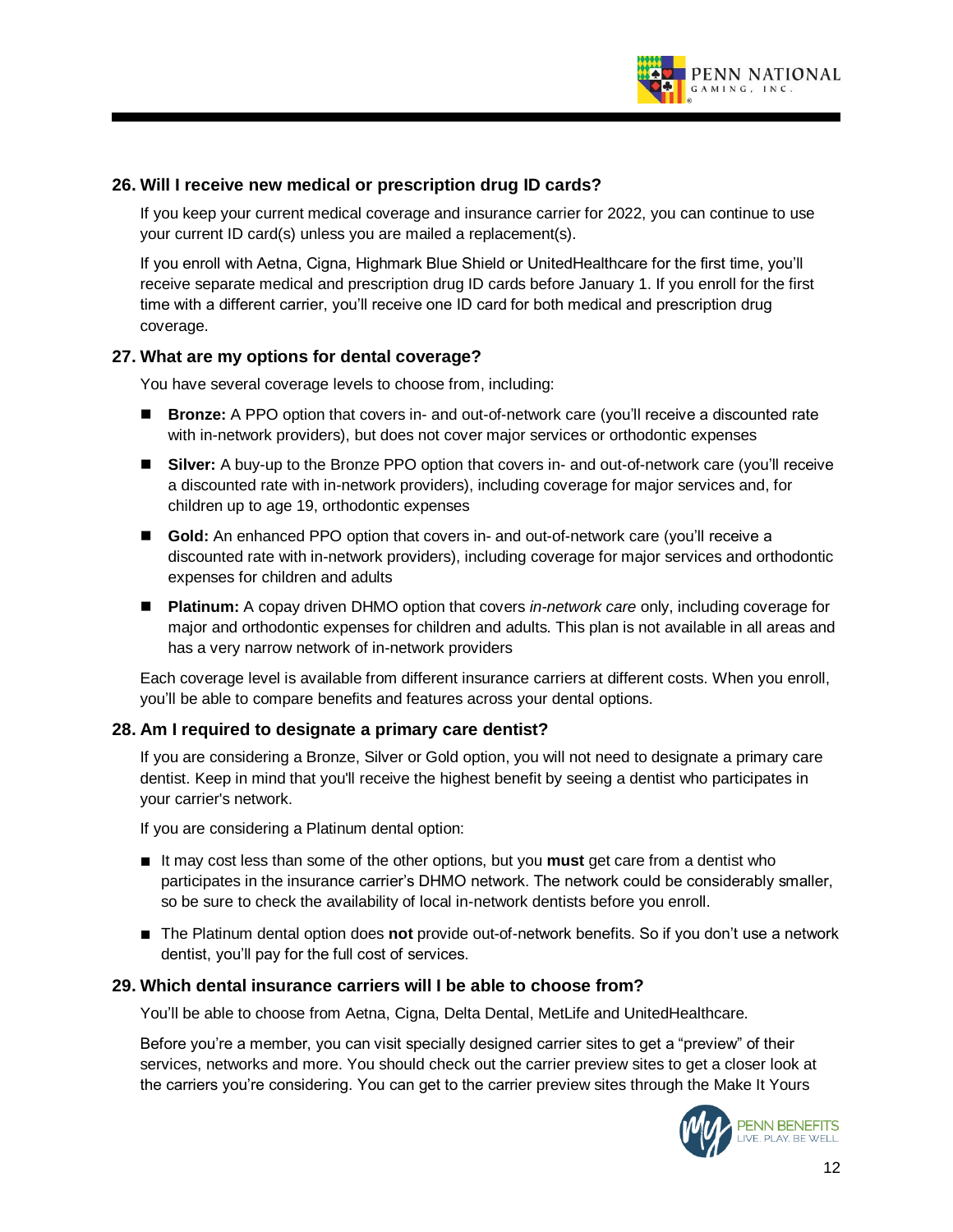

website at **pngaming.makeityoursource.com**. Once you're a member, you'll be able to register and log on to the carrier's main website for personalized information.

During enrollment (and throughout the year), you can see how other people have rated the insurance carriers on a variety of measures, such as customer service, network of providers, and online experience. These consumer ratings and comments can help you with your choices. They're available through the enrollment website at **mypngamingbenefits.net**.

#### **30. What do I need to know about dental networks?**

Just like the medical insurance carriers, each dental carrier has its own provider networks that can vary by the coverage level you choose. If it's important that you continue using the same dentist, you should check to see whether your dentist is in the network before you choose a carrier.

Do not rely on your provider's office to know the carriers' network(s). To see whether your dentist is in network:

- Check out the **insurance carrier** preview sites, or
- When you enroll, check the networks of each insurance carrier you're considering on the enrollment website.

#### **31. What are my options for vision coverage?**

You have three coverage levels to choose from, including:

- **Bronze:** Exam-only option that provides in-network discounts for materials (e.g., lenses, frames, contacts)
- Silver: A PPO option that covers in-network and, for certain services, out-of-network care
- Gold: An enhanced PPO option that covers in-network and, for certain services, out-of-network care

Each coverage level is available from different insurance carriers at different costs. When you enroll, you'll be able to compare benefits and features across your vision options.

#### **32. Which vision insurance carriers will I be able to choose from?**

You'll be able to choose from EyeMed, MetLife, UnitedHealthcare and VSP.

Before you're a member, you can visit specially designed carrier sites to get a "preview" of their services, networks and more. You should check out the carrier preview sites to get a closer look at the carriers you're considering. You can get to the carrier preview sites through the Make It Yours website at **pngaming.makeityoursource.com**. Once you're a member, you'll be able to register and log on to the carrier's main website for personalized information.

During enrollment (and throughout the year), you can see how other people have rated the insurance carriers on a variety of measures, such as customer service, network of providers, and online experience. These consumer ratings and comments can help you with your choices. They're available through the enrollment website at **mypngamingbenefits.net**.

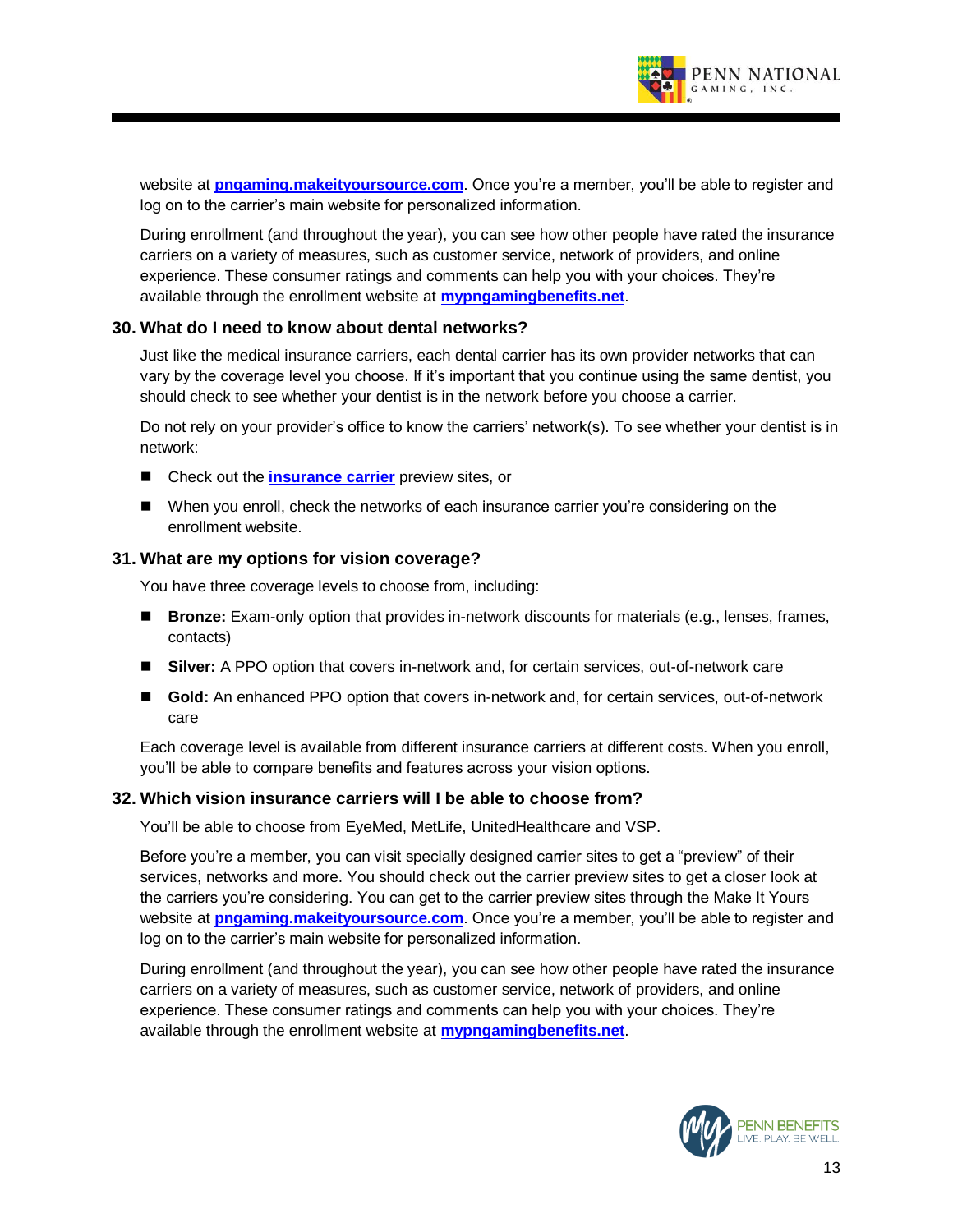

#### **33. What do I need to know about vision networks?**

Each vision insurance carrier has its own provider network. If it's important that you continue using the same eye doctor or retail store, you should check to see whether your eye doctor or retail store is in the network before you choose a carrier.

Do not rely on your provider's office to know the carriers' networks. To see whether your eye doctor or retail store is in network:

- Check out the **insurance carrier** preview sites, or
- When you enroll, check the network of each insurance carrier you're considering on the enrollment website.

#### **34. What other benefit options are available to me through the exchange?**

You can choose to supplement your medical coverage with:

- Critical illness insurance: Pays a benefit if you or a covered family member is treated for a major medical event (such as a heart attack or stroke) or diagnosed with a critical illness (such as cancer or end-stage kidney disease)
- **Hospital indemnity insurance:** Pays a benefit in the event you or a family member covered under this plan is hospitalized
- **Accident insurance:** Pays a benefit in the event you or a family member covered under this plan is in an accident

You can also choose to enroll in:

- Legal services: Covers attorney fees for things like wills, real estate matters and more
- **Pet insurance:** Helps pay veterinary expenses for your sick or injured pet
- **Identity theft protection:** Monitors your personal information and takes steps to protect you from fraud

Through Penn, you can also enroll in:

- **Supplemental life insurance:** Protects your family financially in the event of a death
- Supplemental short-term and long-term disability: Provides you with income if you are unable to work due to an illness or non-work-related injury
- A Health Savings Account: To save pre-tax dollars for health care expenses now and in the future
- A Health Care Flexible Spending Account: To save pre-tax dollars for eligible health care expenses for you and your family during the plan year
- Limited Use Health Care Flexible Spending Account: To save pre-tax dollars for eligible dental and vision expenses during the plan year when you elect to also contribute to a Health Savings **Account**

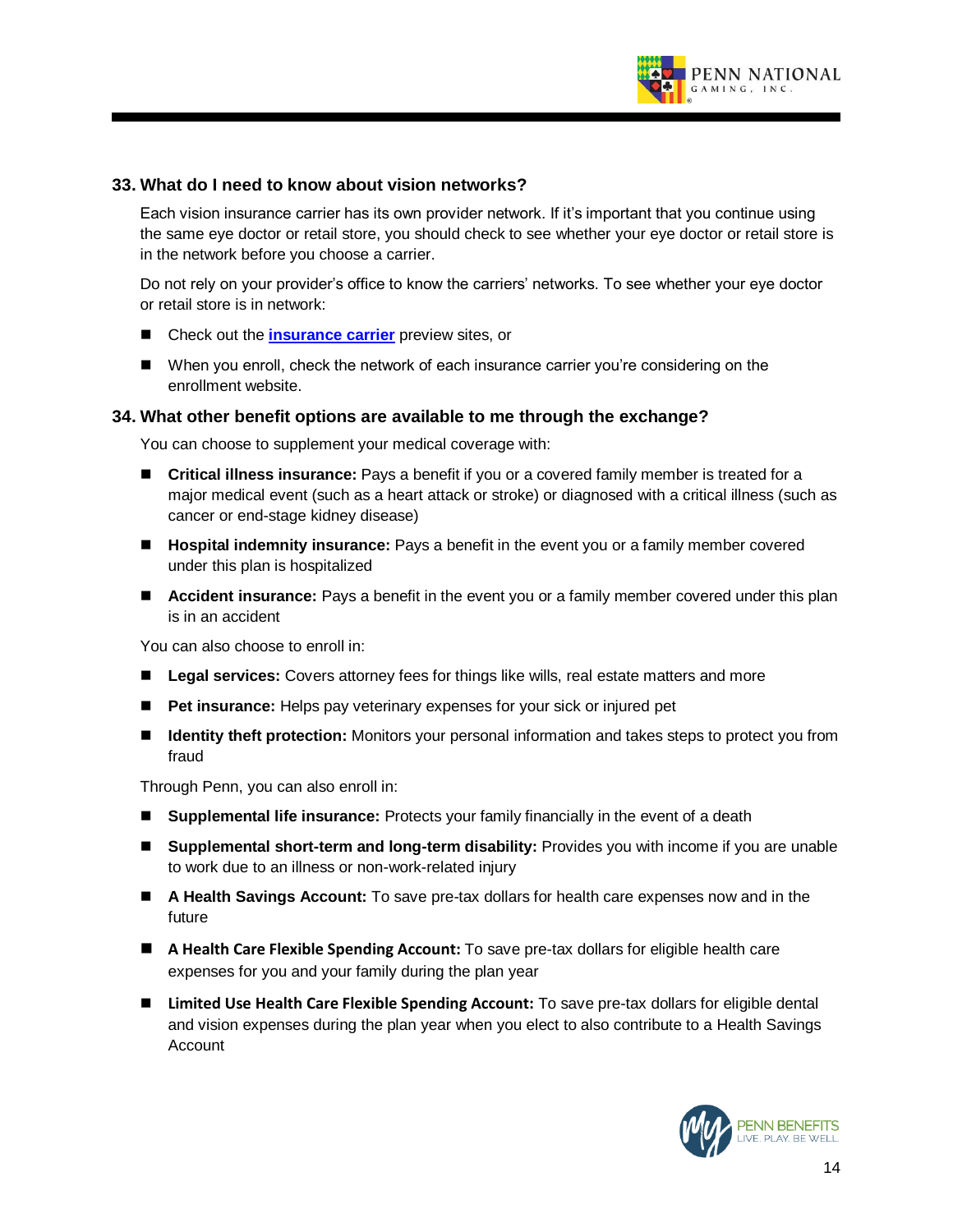

■ **Dependent Care Flexible Spending Account**: To save pre-tax dollars for eligible dependent day care, elder care and after-school program expenses during the plan year

You can get more details on the Make It Yours website at **pngaming.makeityoursource.com**.

#### **35. Is pet insurance available for pets other than cats and dogs?**

Yes. If you want coverage for your bird, rabbit, reptile or other exotic pet, you'll find it with Nationwide. Enrolling non-exotic pets, such as a cat or dog, can be done via the Nationwide website. However, to enroll in the Avian & Exotic Pet Plan, please call **1-888-899-4874**.

#### **36. How does student loan forgiveness work for parents?**

If you have Parent Plus loans for your children or even grandchildren, Fiducius will help you determine how these loans can be aligned as Direct loans to qualify for forgiveness.

#### **37. Are my loan payments entered as payroll deductions?**

No, you are required to make payments directly to the loan servicer.

#### **38. Do all student loans qualify for forgiveness?**

No, only Direct federal student loans qualify for the program. Federal student loans must be aligned correctly to be eligible for loan forgiveness. Private student loans are not eligible for forgiveness.

#### **39. What if I have questions about the Student Loan Refinancing benefits?**

If you have questions about this benefit, you can email **loginassistance@getfiducius.com**, put "Penn National Gaming" in the subject line, and provide a brief explanation of the issue in the email.

# **Paying for Coverage**

#### **40. When will I find out the cost of coverage?**

During the enrollment window (October 11 through October 22), you'll be able to see the credit amount from Penn and your price options when you enroll on the enrollment website at **mypngamingbenefits.net**.

Penn is committed to helping Team Members pay for health coverage through a credit. Since the amount of the credit will not change during the year, our health care spending will be much more predictable. Offering a credit ensures our benefits remain affordable to you.

#### **41. Do I get to keep the Penn credit if I don't enroll in coverage?**

No. The credit you get from Penn is for the medical/prescription drug, dental and vision coverage you purchase through the exchange. A cash refund or credit for other benefits is not available.

#### **42. How do I earn the Wellness Credit?**

The Wellness Credit lowers your monthly medical premiums by as much as \$100 per month (\$50 for you and \$50 if you cover your spouse). However, the amount will be reduced if either or both of you use tobacco or nicotine products:

- You *or* your spouse is a tobacco or nicotine product user:
	- o You will not be eligible for the Wellness credit of \$50 per month

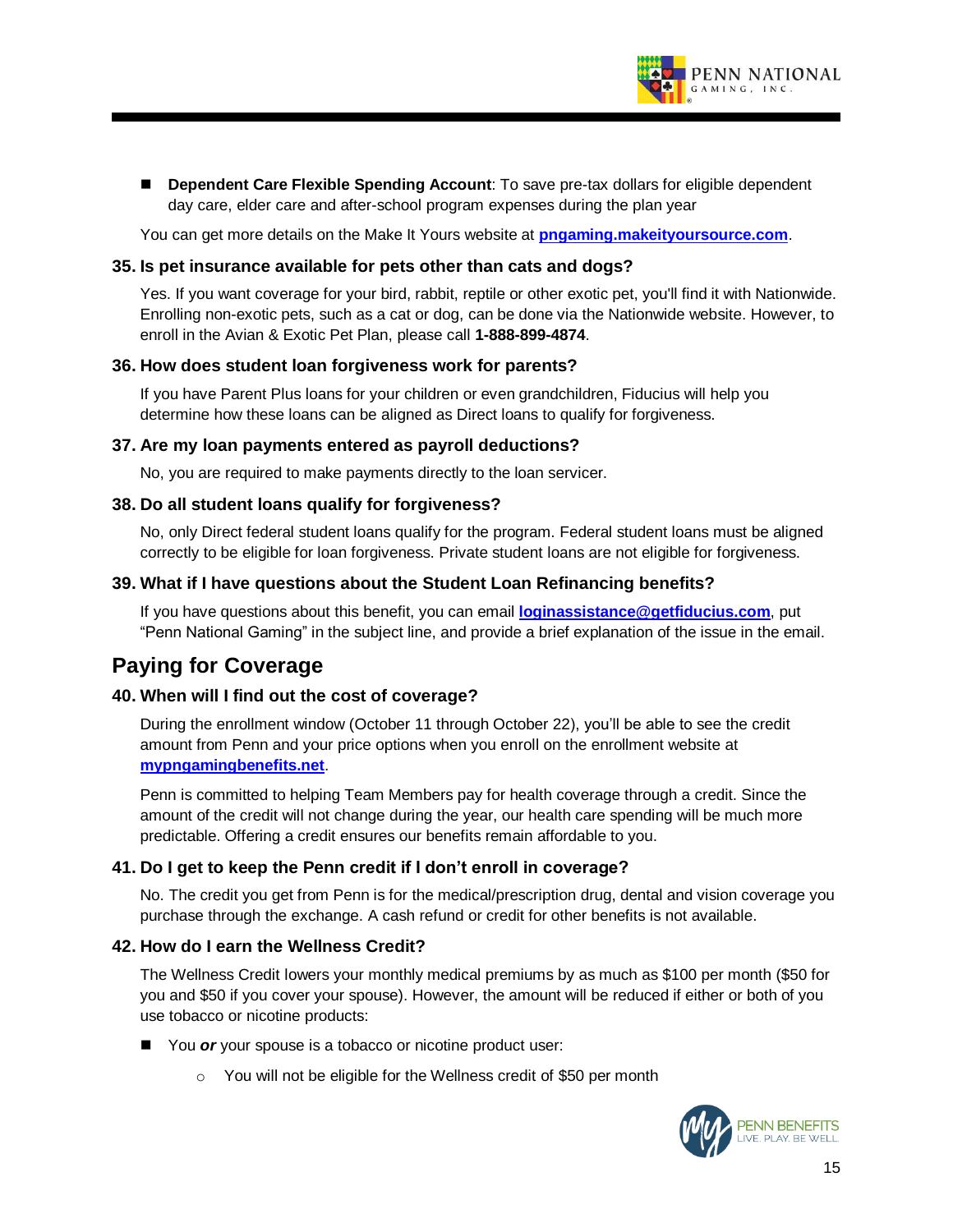

- You *and* your spouse are tobacco or nicotine product users:
	- o You will not be eligible for the Wellness Credit of \$100 per month

Tobacco products include cigarettes, cigars, pipes, chewing tobacco, all forms of smokeless / electronic devices, vaping and any other form of tobacco or nicotine.

Even if you and/or your covered spouse are tobacco users, you can earn the Wellness Credit by completing one of the following smoking cessation programs:

- 1. A program offered at CVS Caremark Minute Clinic available at no cost for covered members,
- 2. A program monitored by your physician,
- 3. An Alternative Standard agreed to by Penn, you/your spouse and your physician, or
- 4. A program through your medical carrier.

The CVS Caremark MinuteClinic Smoking-Cessation Program is available to you free of charge. You or your spouse can contact CVS Caremark customer service at 1-866-788-3977.

To receive the credit, you must contact the Penn Benefits Center after completing one of these programs and complete the necessary Affidavits located under Tools and Resources, then Tobacco Information no later than thirty days after the plan year ends.

You are expected to provide accurate and truthful statements on all employment forms. Providing false information or failing to notify Human Resources if your tobacco use status changes during the plan year may lead to disciplinary action up to and including termination of employment and possible legal action.

**Note:** If you do not take action during Open Enrollment and attest to your tobacco-use status, you will not receive the Wellness Credit for 2022.

#### **43. Will I have to pay the spousal surcharge?**

In order to manage plan costs, Penn has a bi-weekly spousal surcharge of \$75, which is applicable if your spouse is covered on our medical plan but is eligible for coverage from another employer's medical plan or through self-employment.

When you enroll your spouse in a Penn-sponsored medical plan, you will be required to complete a spousal surcharge attestation. You will attest to whether your spouse is eligible for other medical coverage. If your spouse does have access to medical coverage elsewhere and you choose to cover your spouse through Penn, you will pay the surcharge shown here.

A spouse is considered to have access to other coverage if the spouse is employed and the employer offers medical insurance coverage or your spouse is self-employed and offers medical coverage to his or her employees. Your spouse is not considered to have access to other coverage if your spouse is also a Penn Team Member or his or her other coverage is Medicare.

If you are attesting that you are not required to pay the spousal surcharge and your spouse's eligibility for other medical coverage changes during the plan year, it is your responsibility to notify the Penn Benefits Center immediately at 1-866-238-9995 that you have become responsible for paying the spousal surcharge.

#### **44. What will I have to pay when I need medical care?**

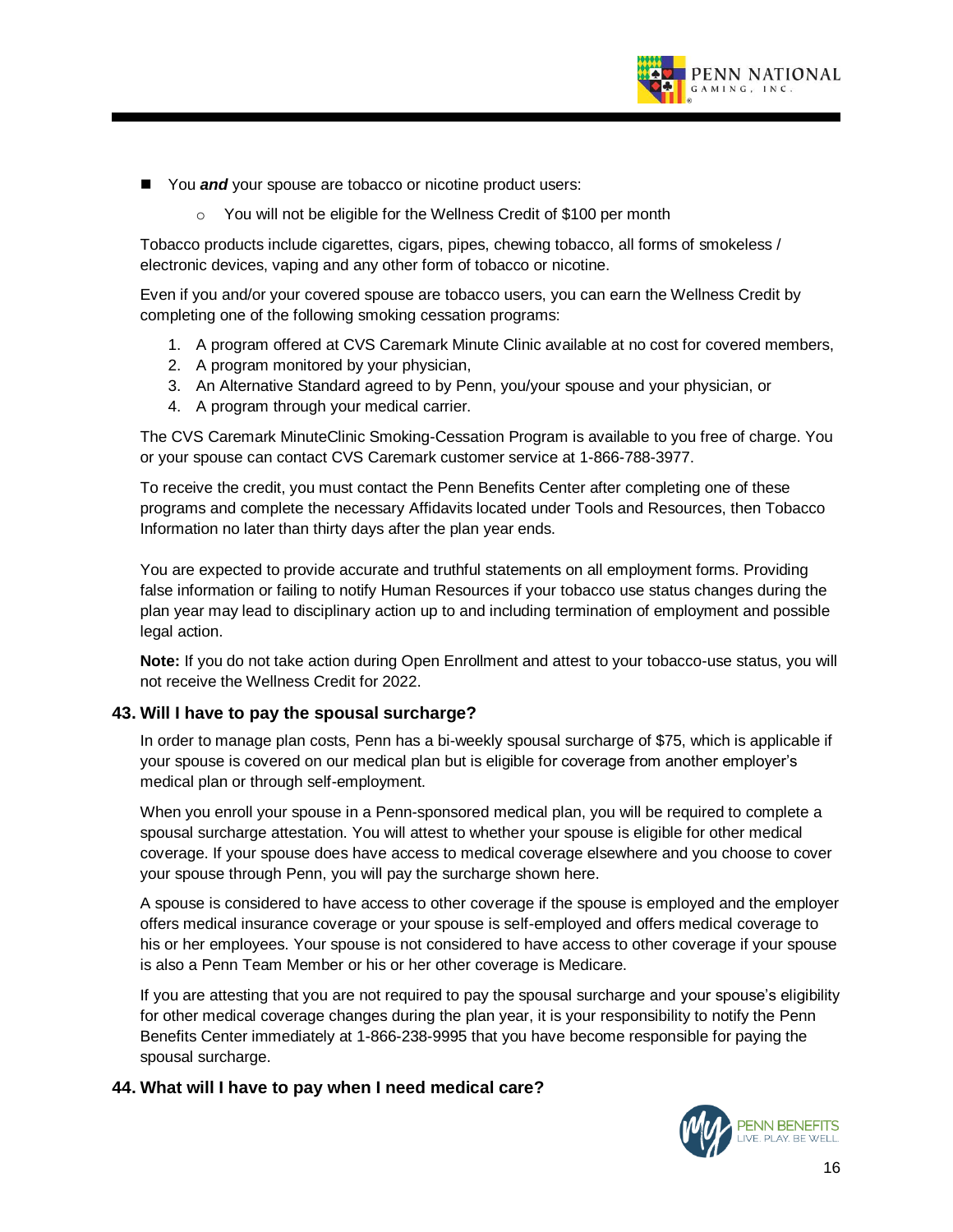

Other than in-network preventive care, which is paid 100%, how much you have to pay when you need medical care primarily depends on your medical coverage level. Find the details for all coverage levels on the Make It Yours website at **pngaming.makeityoursource.com**.

# **45. What's a deductible and how does it work?**

The deductible is what you pay out of your own pocket before your insurance carrier begins to pay a share of your costs. If you have a deductible, you pay the full "negotiated" costs of all in-network services until you meet your deductible. The "negotiated" costs are the payments providers (doctors, hospitals, labs, etc.) have agreed to accept from the insurance carrier for providing a particular service.

How the medical deductible works depends on your coverage level:

- The Bronze, Silver, Gold and Platinum medical coverage levels have a traditional **deductible.** Once a covered family member meets the *individual* deductible, your insurance will begin paying benefits for that family member. Charges for all other covered family members will continue to count toward the family deductible. Once the family deductible is met, your insurance will pay benefits for all covered family members.
- The Bronze Plus medical coverage level has a "true family deductible."<sup>1</sup> This means that the entire family deductible must be met before your insurance will pay benefits for any covered family members. There is no "individual deductible" in this coverage level when you cover more than yourself on this medical coverage level.

To clarify, if you choose a Bronze Plus coverage level, the individual deductible only applies if you cover just yourself. If you choose to cover dependents too, you must satisfy the family deductible before coinsurance will kick in, even if only one family member has expenses.

The annual deductible doesn't include copays or amounts taken out of your paycheck for health coverage.

**Do you use out-of-network providers?** Out-of-network charges do **not** count toward your innetwork annual deductible; they only count toward your out-of-network deductible.

<sup>1</sup> **Exception:** If you live in California, cover dependents and enroll under Health Net or Kaiser Permanente at the Bronze Plus coverage level, you will have a *traditional* annual deductible. No member in the family will pay more than \$2,800 toward the family deductible.

#### **46. What's an out-of-pocket maximum and how does it work?**

The annual out-of-pocket maximum is the most you and your covered family members would have to pay in a year for health care costs. The annual out-of-pocket maximum doesn't include amounts taken out of your paycheck for health coverage or certain copays under the Silver, Gold and Platinum coverage levels. How the medical out-of-pocket maximum works depends on your coverage level.

◼ **The Bronze, Silver, Gold and Platinum coverage levels have a traditional out-of-pocket maximum.** Once a covered family member meets the *individual* out-of-pocket maximum, your insurance will pay the full cost of covered charges for that family member. Charges for all covered family members will continue to count toward the family out-of-pocket maximum. Once the family

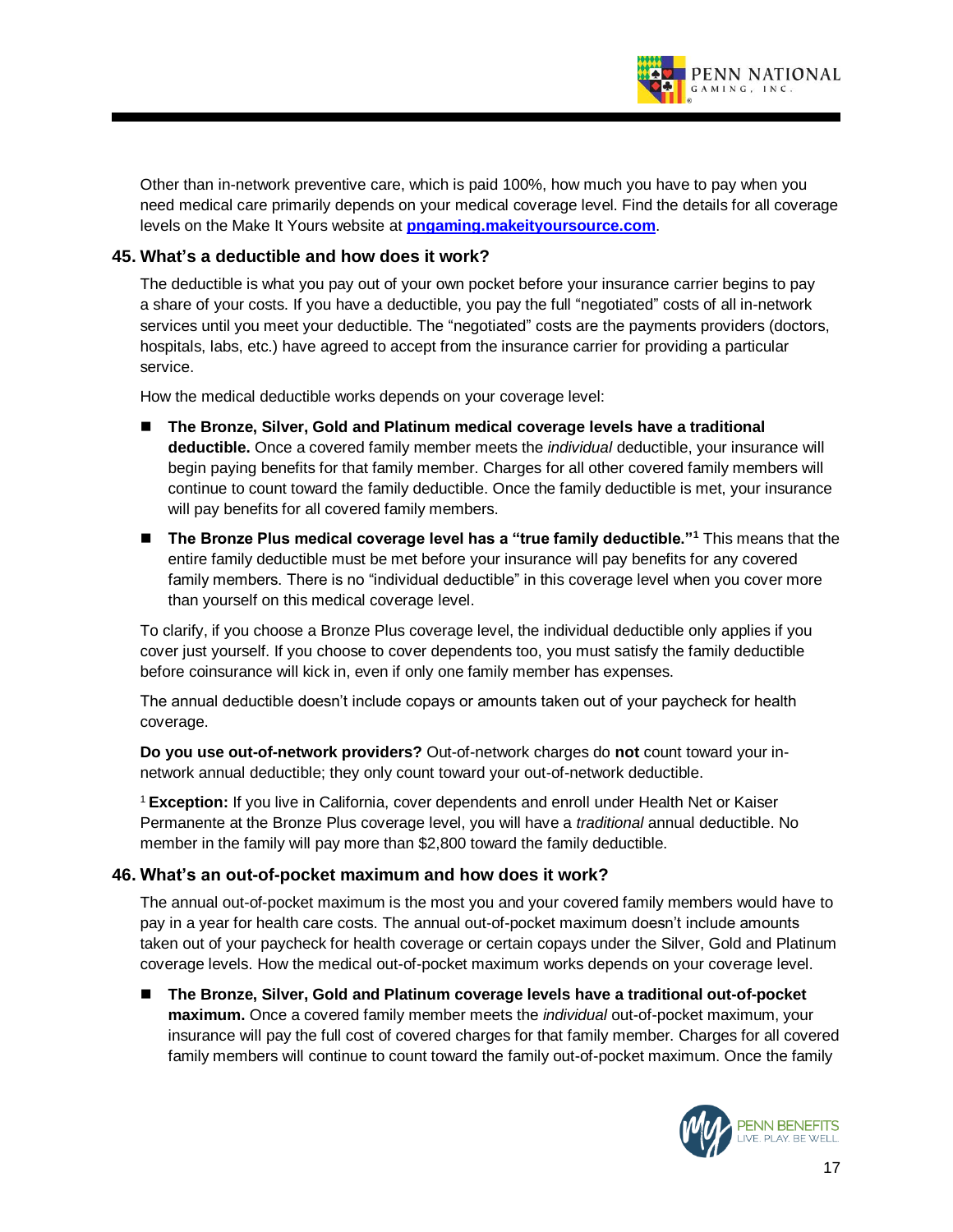

out-of-pocket maximum is met, your insurance will pay the full cost of covered charges for all covered family members.

■ The Bronze Plus coverage level has a "true family out-of-pocket maximum." This means that the entire family out-of-pocket maximum must be met before your insurance will pay the full cost of covered charges for any covered family member. There is no "individual out-of-pocket maximum" in this coverage level when you cover more than yourself on this medical coverage level.

**Do you use out-of-network providers?** Out-of-network charges do **not** count toward your innetwork annual out-of-pocket maximum; they only count toward your out-of-network out-of-pocket maximum.

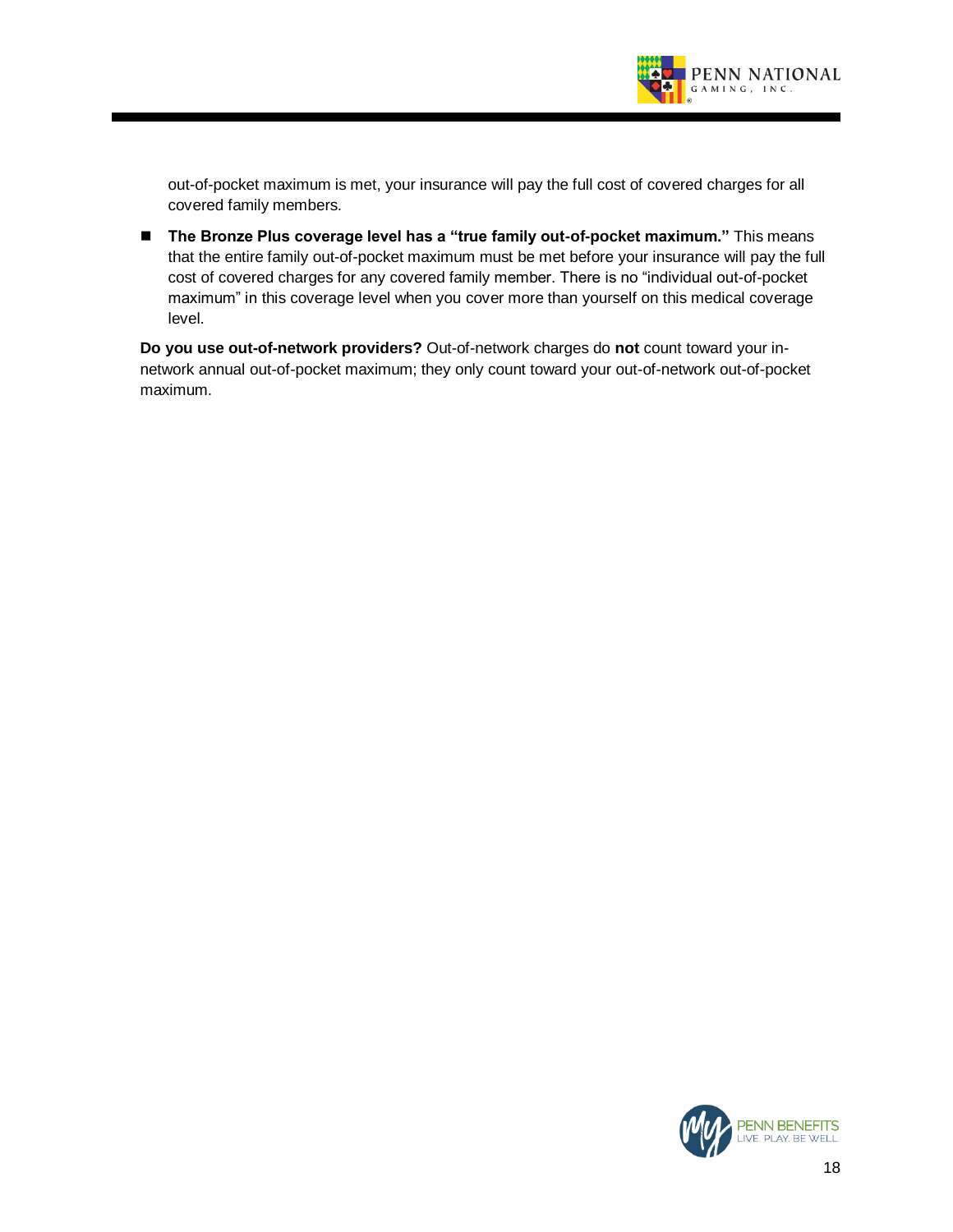

# **47. What's a Health Savings Account (HSA)?**

An HSA is a special bank account that you can use when you enroll in the Bronze or Bronze Plus medical coverage level. It allows you to set aside tax-free money to pay for qualified health care expenses, like your medical, dental and vision copays, deductibles and coinsurance. Because you'll be responsible for 100% of your medical and prescription drug expenses until you meet your deductible in the Bronze or Bronze Plus medical coverage level, an HSA is a great way to pay less for those out-of-pocket expenses because you're using tax-free money.

Just make sure you use money in your HSA only for qualified health care expenses. If you use money in your HSA for unqualified expenses, you'll pay income taxes on that money and an additional 20% penalty tax if you're under age 65. Keep careful records of your health care expenses and withdrawals from your HSA, in case you ever need to provide proof that your expenses were qualified.

You can decide whether to enroll in an HSA and how much (if any) money you want to contribute. And if you don't have a lot of health care expenses, your money can stay in your account year over year and earn tax-free interest. If you have questions about the use and appropriateness of an HSA as it applies to your specific situation, you should consult a tax professional.

# **48. Why would I want to use an HSA?**

An HSA lets you set aside money to pay for qualified health care expenses, like your medical, dental and vision copays, deductibles and coinsurance. You decide how much money you want to contribute, and you can change your contribution election at any time. If you don't have a lot of health care expenses, your money can stay in your account year over year.

The HSA offers triple tax savings:

- Your contributions to an HSA are tax-free, meaning that they are deducted from your paycheck before taxes are taken out.
- Interest earnings on your HSA balance are not taxed.
- You are not taxed on HSA dollars when you use them to pay for eligible health care expenses.

#### **49. How is an HSA different from a Health Care Flexible Spending Account (FSA)?**

While both accounts offer a tax-free benefit when you pay for eligible medical, dental and vision expenses, they differ in several key ways. Compare their differences on the Make It Yours website at **pngaming.makeityoursource.com/medical/hsa-vs-fsa**.

#### **50. Can I enroll in both an HSA and one of the available Health Care FSAs?**

It depends. If you enroll in the Bronze or Bronze Plus coverage level, you can make contributions to an HSA and a Health Care FSA only if you elect the Limited Use Health Care FSA. The HSA would be used to pay for your eligible medical and prescription drug out-of-pocket expenses, and the Limited Use Health Care FSA would be used for your eligible dental and vision out-of-pocket expenses. You can't contribute to an HSA **and** participate in the traditional Health Care FSA at the same time to pay for eligible out-of-pocket eligible medical and prescription drug out-of-pocket expenses. You would need to select one or the other, not both.